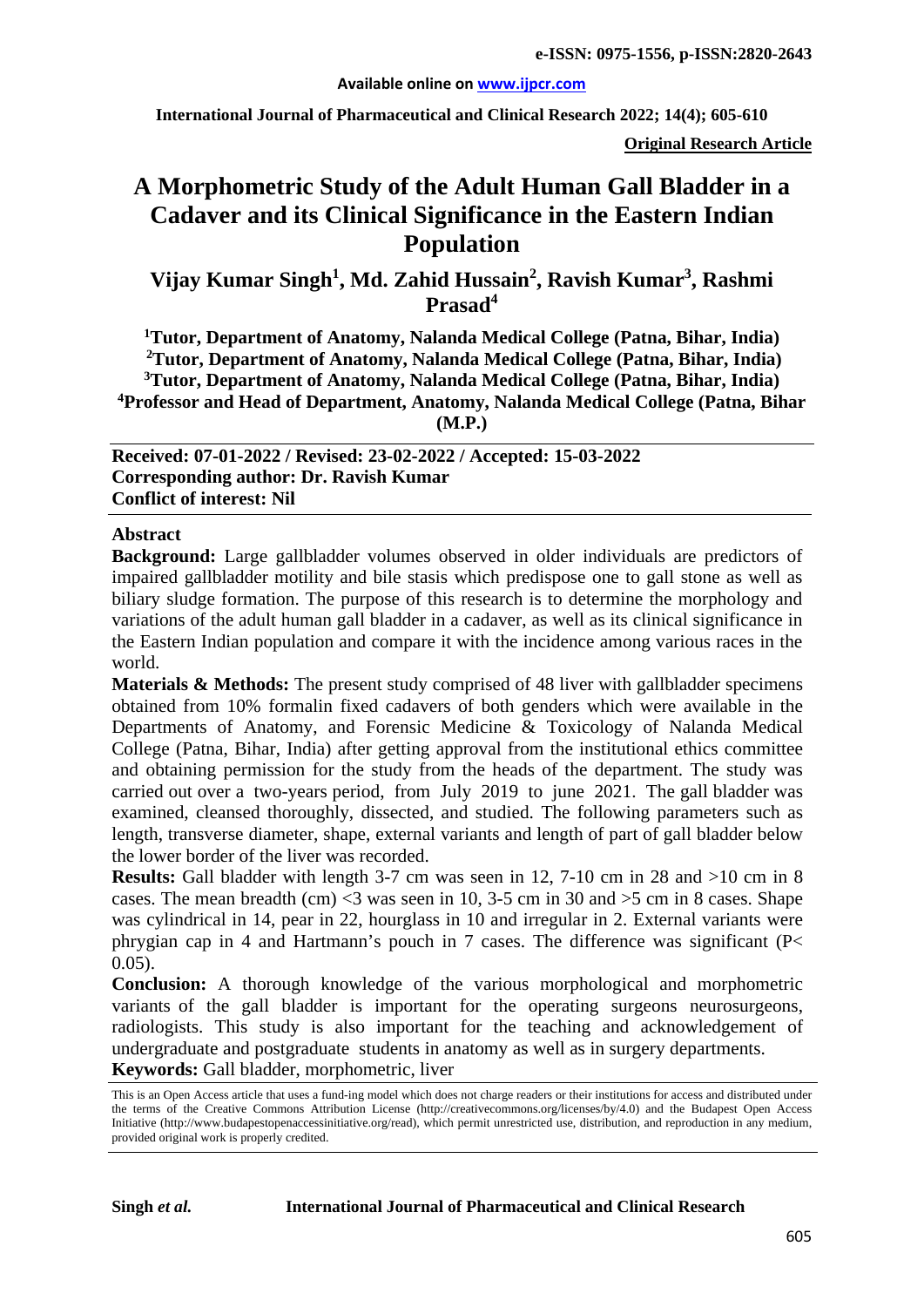#### **Introduction**

Extrahepatic biliary apparatus comprises of gall bladder, cystic duct, hepatic ducts and common bile duct[1]. The gallbladder Is a slate-blue, pear-shaped sac, partly sunk in a fossa or depressed area in the right hepatic lobe's inferior surface. It extends forward from a point near the right end of porta hepatis to the inferior hepatic border[2]. Its superior, or upper, surface is attached to the liver by connective tissue, and it is entirely covered by peritoneum elsewhere. It's a pouch-shaped or blindended diverticulum that leads to the cystic duct and finally attaches itself to the common bile duct. The gall bladder is 7– 10 cm long and 3 cm wide at its widest po int, with a 30–50 ml capacity. It is described as having a neck, body, and fundus [3]. It is also established that large gallbladder volumes observed in older individuals are predictors of impaired gallbladder motility and bile stasis which predispose one to gall stone as well as biliary sludge formation. Other than in advanced age, the GBV also increases in physiological processes such as pregnancy[4]. As observed with increased age, the preponderance of gallstone formation is also increased in pregnancy. Reduction in gallbladder contractility leads to biliary stasis and sludge formation hence the increased tendency of older individuals to form gallstones which result to cholecystitis[5]. The present study wasconducted to assess morphometric study of adult human gall bladder in a cadaver.

**Aim and objectives**: The purpose of this research is to determine the morphology **Result:**

and variations of the adult human gall bladder in a cadaver, as well as its clinical significance in the Eastern Indian population and compare it with the incidence among various races in the world.

### **Materials & Methods**

The present study is comprised of 48 liver with gallbladder specimens obtained from 10% formalin-fixed cadavers of both genders, which were available in the Departments of Anatomy and Forensic Medicine & Toxicology of Nalanda Medical College (Patna, Bihar, India)) after getting approval from the institutional ethics committee and obtaining permission for the study from the heads of the department. The study was carried out over a two-year period, from July 2019 to June 2021. The gall bladder was examined, cleansed with care, dissected, and studied. The following parameters, such as length, transverse diameter, shape, external variants, and length of the part of the gall bladder below the lower border of the liver, were recorded. Its maximum length and maximum transverse diameter were measured using a Vernier calliper and graduated in centimetres. The maximum length of the gall bladder was measured from the porta hepatis to the mid-point of the fundus. Maximum breadth measurements were taken perpendicular to the long axis of the gall bladder at the region of maximum gallbladder width and were noted. The data thus obtained was subjected to statistical analysis. P value < 0.05 was considered significant.

|  |  | Table 1: Length of gall bladder below the inferior or lower border of the liver |  |  |
|--|--|---------------------------------------------------------------------------------|--|--|
|  |  |                                                                                 |  |  |

| Length    | <b>Mean</b> | P value |
|-----------|-------------|---------|
| $3-7$ cm  | 12          | 0.01    |
| $7-10$ cm | 28          |         |
| $>10$ cm  | Ω           |         |

Table 1 shows that gall bladder with length 3-7 cm was seen in 12, 7-10 cm in 28 and  $>10$  cm in 8 cases. The difference was significant  $(P< 0.05)$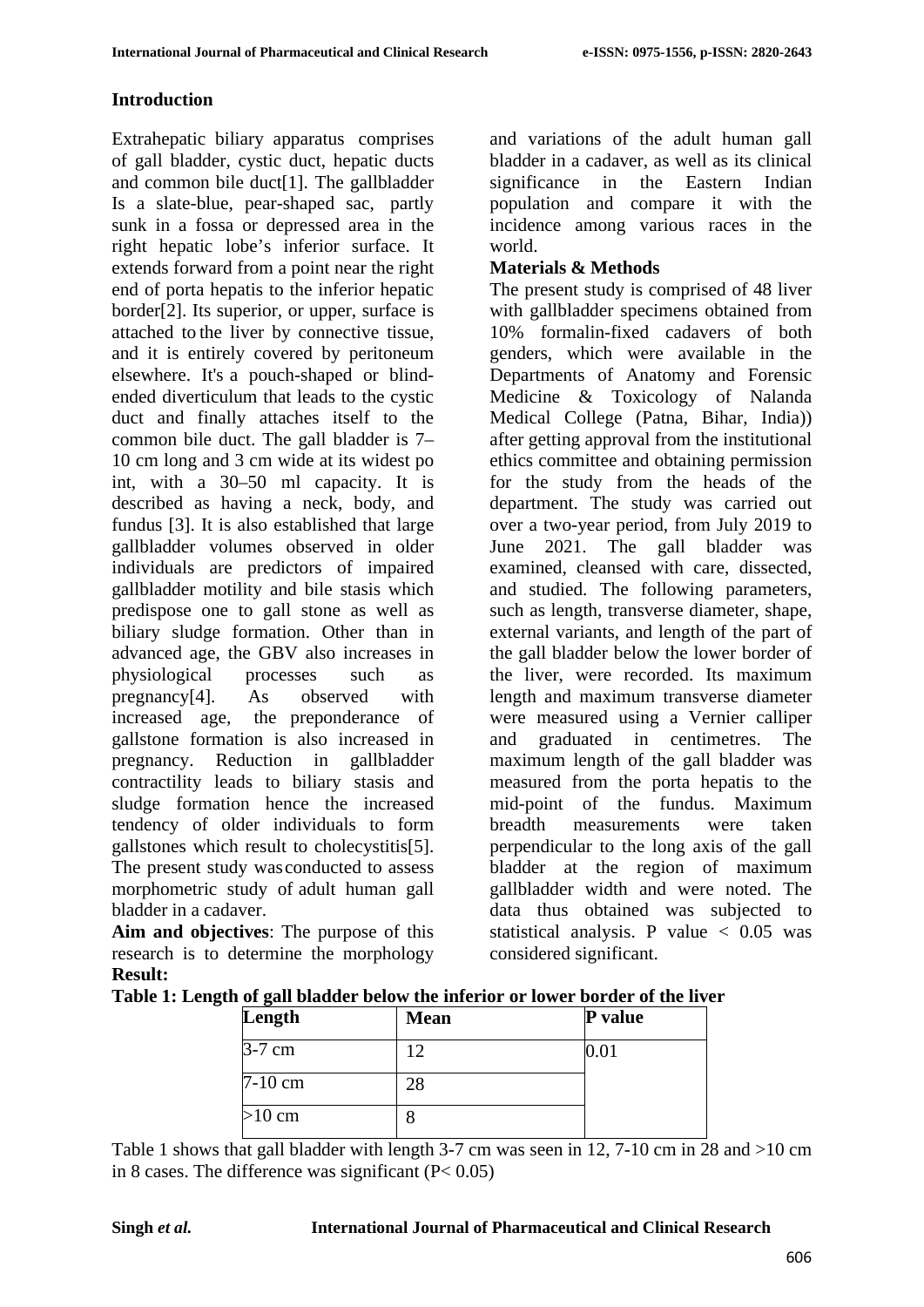| <b>Parameters</b> | <b>Variables</b> | <b>Number</b>  | P value |
|-------------------|------------------|----------------|---------|
| Breadth (cm)      | $<$ 3            | 10             | 0.05    |
|                   | $3 - 5$          | 30             |         |
|                   | >5               | 8              |         |
| Shape             | Cylindrical      | 14             | 0.03    |
|                   | pear             | 22             |         |
|                   | Hour glass       | 10             |         |
|                   | irregular        | $\overline{2}$ |         |
| External          | Phrygian cap     | 4              | 0.05    |
| variants          | Hartmann's       |                |         |
|                   | pouch            |                |         |

Table 2, graph 1 shows that mean breadth  $(cm) < 3$  was seen in 10, 3-5 cm in 30 and >5 cm in 8 cases. Shape was cylindrical in 14, pear in 22, hour glass in 10 and

irregular in 2. Externalvariants were phrygian cap in 4 and Hartmann's pouch in 7 cases. The difference was significant (P< 0.05).



**Figure 1: Assessment of other parameters**



**Figure P1: Cylindrical shaped gall bladder Figure P2: Pear shaped gall bladder**

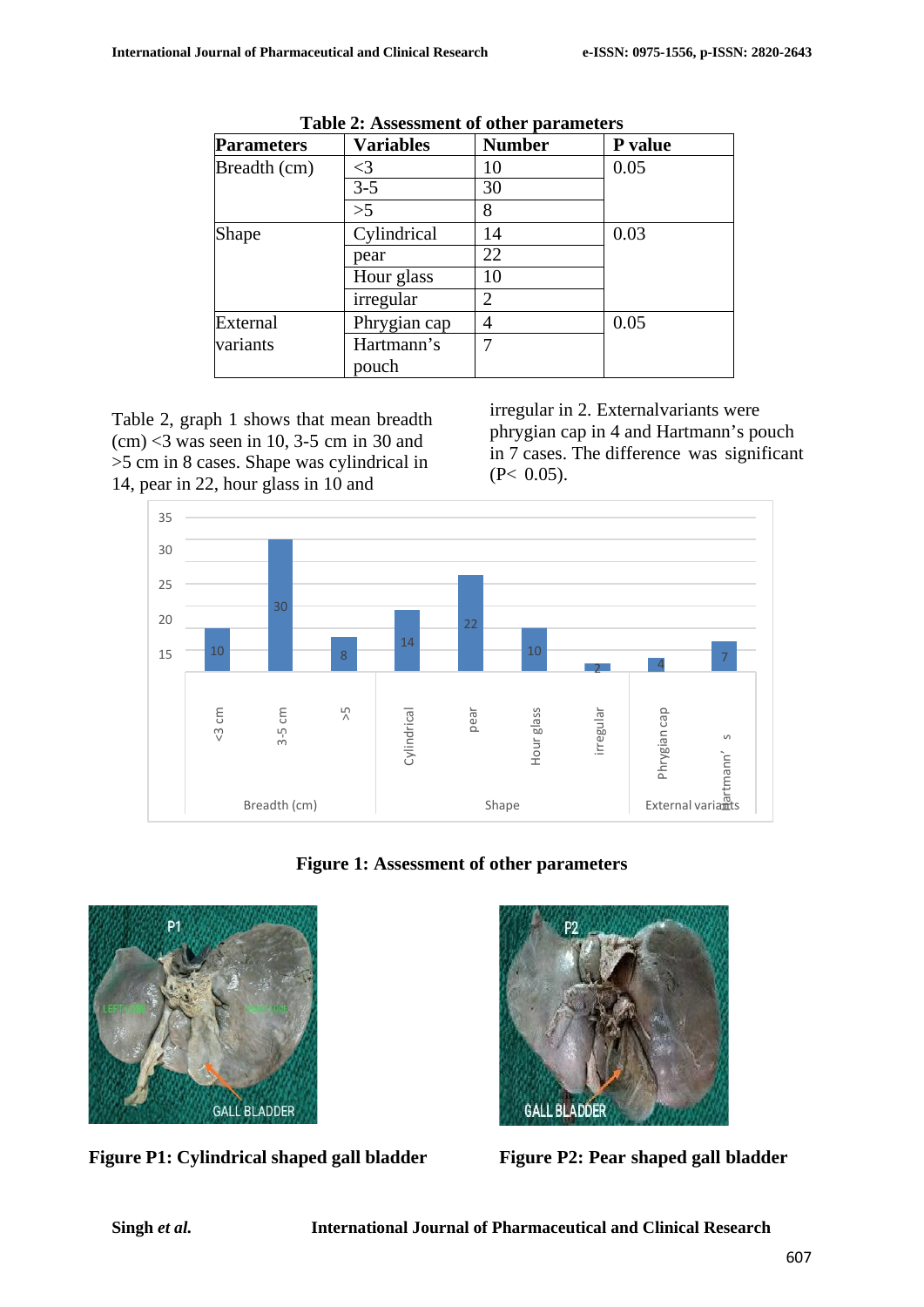

**Figure P3: Irregular shaped gall bladder Figure P4: Retort shaped gall bladder**





**Figure P5: Hartmann's shaped gall bladder Figure P6: Hourglass shaped gall bladder**



**Figure P7: Phrygian cap (Folded fundus) shaped gall bladder**

#### **Discussion:**

The liver, gall bladder, and biliary ductal system begin to grow from the hepatic





**Normal sonogram: Normal Ultrasound image of abdominal organ - Gall Bladder**

endodermal diverticulum of the foregut at the beginning of the fourth week of normal human foetal development [6]. The diverticulum proliferates and projects into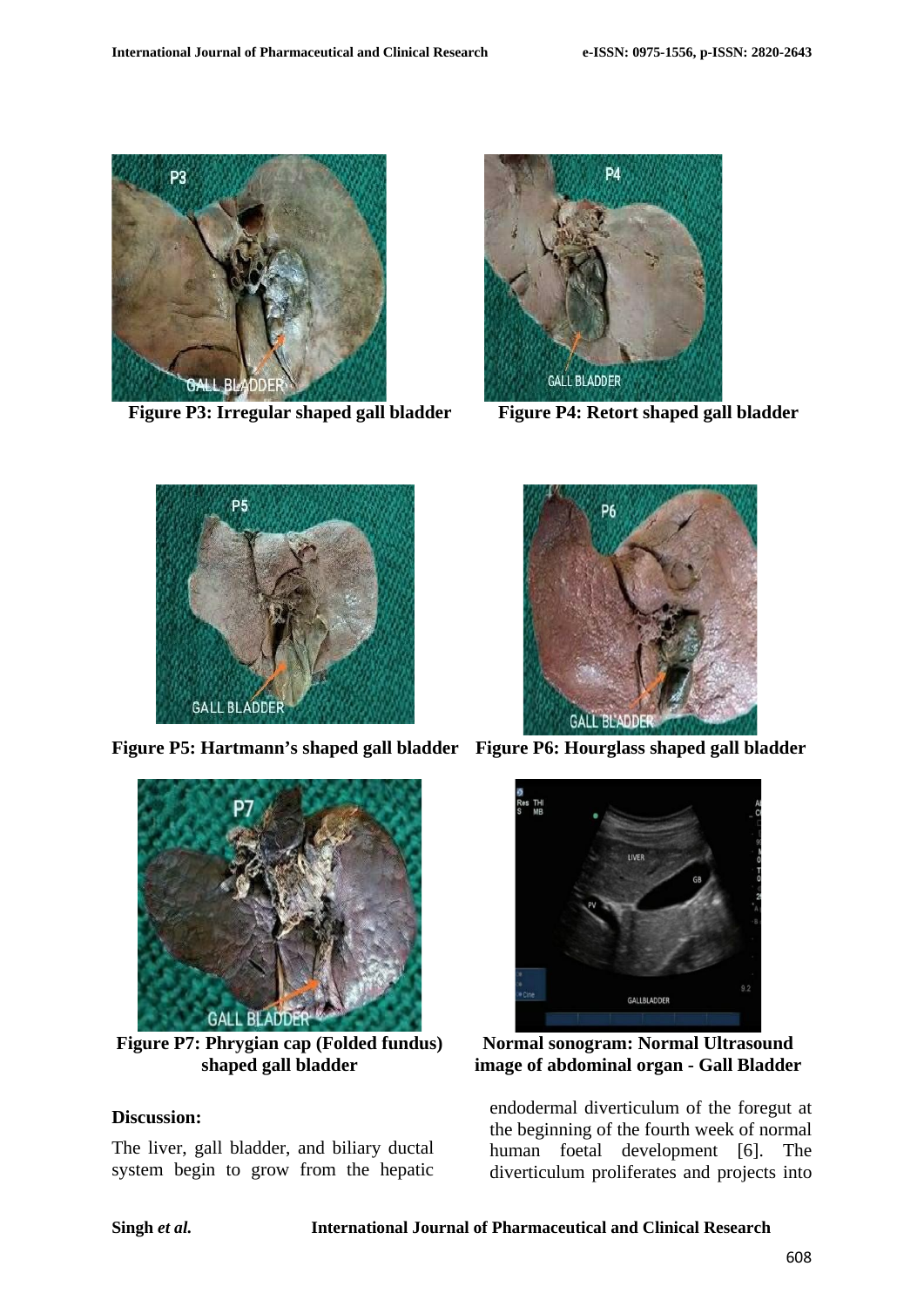the septum transversum, which is a mesodermal plate present between the stalk of the yolk sac and the pericardial cavity [7]. It is then split into two parts: the cranial bud, which gives rise to the liver and bile ducts, and the caudal bud, which gives rise to the gall bladder and cystic duct [8]. Any malformation in the extrahepatic biliary system or apparatus may be caused due to some alterations in the normal embryonic development [9]. The present study was conducted to assess morphometric study of adult human gall bladder in a cadaver. We found that gall bladder with length 3-7 cm was seen in 12, 7-10 cm in 28 and >10 cm in 8 cases. Shivnal et al [10] in their study 50 liver with Gallbladder specimens obtained from 10% formalin fixed cadavers of age group 50-60 years in the department of Anatomy. The gall bladder was observed, dissected carefully and studied for its parameters i.e. length and breadth using Vernier calipers. The variations shape, external morphological features, and location were all noted. In 52% of the specimens, the length of the gall bladder specimens ranged from 7 to 10 cm. 68 % of the specimens had transverse diameters ranging from 3 to 5 cm. Pear, Hourglass, Retort, Cylindrical, and Flask or irregular shaped flasks were among the shapes observed. In this study, the most common form observed and documented was pearshaped in 26 specimens (52 %). Folded fundus (Phrygian cap) of gall bladder was found in 2 out of 50 specimens (4%) and Hartmann's pouch was found in 7 out of 50 specimens (14%). We observed that mean breadth (cm) <3 was seen in 10, 3-5 cm in 30 and >5 cm in 8 cases. Shape was cylindrical in 14, pear in 22, hour glass in 10 and irregular in 2. External variants were phrygian cap in 4 and Hartmann's pouch in 7 cases. Kariuki et al [11] in their study found that the mean gallbladder volume was 47.948 (±19.080) cm3 and showed a statistically significant increase with age. There was also a significant increase of gallbladder length and

diameter ( $p \le 0.001$ ). A positive correlation was observed between gallbladder length, diameter and volume; 0.282, 0.485 and 0.480 respectively (P=0.01). Gallbladder volume, which is a function oflength and diameter, increases with age in a statistically significant way. These parameters show a significant increase after the fifth decade. This could explain the 4-to-10-fold increase in cholelithiasis prevalence after the fifth decade of life. Futara et al [12] observed and recorded that there was a higher prevalence of kinking of the gallbladder and Hartmann's pouch in the females than in male subjects which may be related to the higher cases of gall bladder stone formation and biliary tract diseases in females. Pirraci et al [13] studied 9481 subjects taking measurements of gall bladders by ultrasonography [14]. These findings further suggest that measurements obtained from cadaveric specimen and those from ultrasonography done in vivo are comparable.

# **Conclusion:**

Understanding the knowledge of the various morphological and morphometric variants of the gall bladder is important for the operating surgeons, neurosurgeons, radiologists. This study is also important for the teaching and acknowledgement of undergraduate and postgraduate students in anatomy as well as in surgery departments.

# **References:**

- 1. Rajguru J, Khare S, Jain S, Ghai R, Singla M, Goel P. 2012. Variations in the External Morphology of Gall Bladder. J Anat Soc India. 61:9–12
- 2. Romano M, Batticani S, Pistone G, Malaguarnera M. 2004. Ultrasound evaluation of centenarians'gallbladder. Eur. J. Intern. Med.15:45–49.
- 3. Sari R, Balci MK, Coban E, Karayalcin U. 2003. Sonographic evaluation of gallbladder volume and ejection fraction in obese women